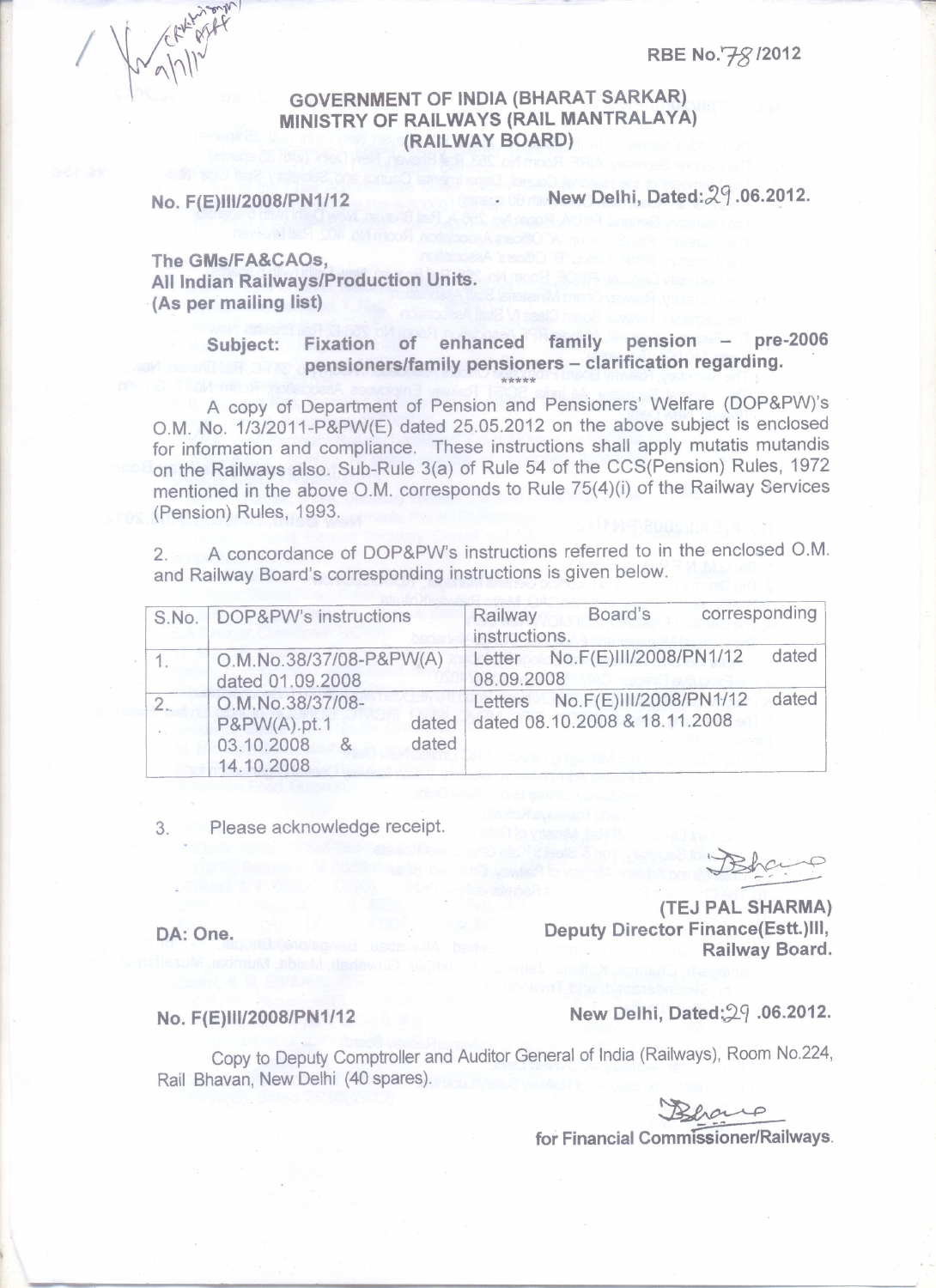## **F.No.1/3/2011-P&PW(E) Government of India Ministry of Personnel, P.G. & Pensions Department of Pension & Pensioners' Welfare**

3rd Floor, Lok Nayak Bhavan, Khan Market, New Delhi Dated: the 25th May, 2012

### **OFFICE MEMORANDUM**

### Subject:- **Fixation of enhanced family pension - pre-2006 pensioners / family pensioners - Clarification regarding.**

The orders of the Government on implementation of the recommendations of the 6th central Pay Commission were issued by this Department in September, 2008. The family pension in respect of pre-2006 pensioners/family pensioners was consolidated w.e.f. 01.01.06 as provided for in this Department's O.M. No.38/37/08- P&PW(A), dated 01.9.08 and clarified vide O.M. No. 38/37/08-P&PW(A).Pt.I, dated 03.10.08 and 14.10.08.

 2. The fixation of family pension at ordinary rates is subject to the provision that the revised family pension in no case shall be lower than 30% of the minimum of the pay in the pay band plus the grade pay corresponding to the pre-revised pay scale from which the pensioner had retired. In case of HAG and above scales it is 30% of the minimum of the revised pay scale. In the cases of such employees who retired/died on or before 31.12.2005, the family pension at enhanced rates was also required to he revised.

 3. It is clarified that the revised enhanced family pension, under sub-rule 3(a) of Rule 54 of the CCS (Pension) Rules, 1972, during the applicable period, shall also be determined as per para 4.1 of O.M. No.38/37/08-P&PW(A), dated 01.9.08. Further, it shall not be less than 50% of the sum of minimum of the pay in the pay band plus the grade pay or 50% of minimum of pay scales in case of HAG and above, corresponding to the pre-revised pay scale in which the pensioner/deceased employee had last worked.

 4. In cases where the pension authorized on retirement was less than 50% of the last pay drawn and amount of pension revised after 1.1.2006 is also less than 50% of the sum of minimum of the pay in the pay band plus grade pay or 50% of minimum of revised pay scales in case of HAG and above, the revised enhanced family pension may be less than 50% and shall be restricted to that amount.

 5. In the case of a pensioner who died prior to 1.01.2006, the notional revised pension as on 01.01.2006 shall be taken into account for the purpose of calculation as above. in all cases, the amount of revised enhanced family pension shall not be less than 30% of the sum of minimum of the pay in the pay band plus the grade pay or 30% of minimum of pay scales in case of HAG and above.

 6. As regards pensioners/family pensioners belonging to the Indian Audit and Accounts Departments, these Orders issue after consultation with the Comptroller and Auditor General of India.